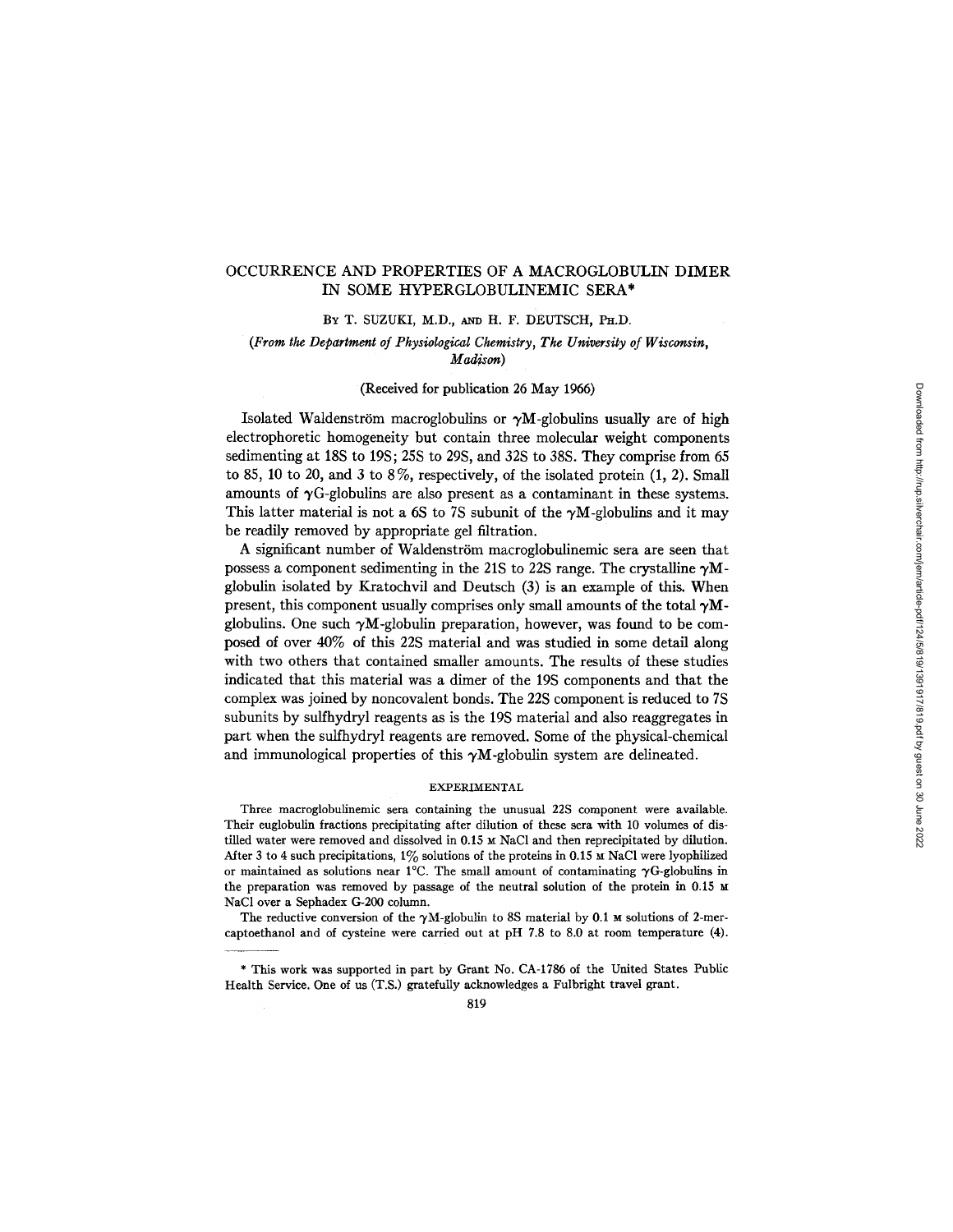## 820 MACROGLOBULIN DIMER IN SOME HYPERGLOBULINEMIC SERA

When stabile 7S subunits were desired the reduced protein was alkylated by adding a twofold excess of iodoacetoamide at pH 8. Reaggregation of the nonalkylated 8S subunits of the  $\gamma$ M-globulins was carried out by removing the sulfhydryl reagent by extensive dialysis at 2 to 4°C against 0.2 ionic strength, pH 7.4 potassium phosphate buffer or by passage of the protein solution over columns of Sephadex G-25 that had been equilibrated with this buffer.

A partial conversion of the reduced-alkylated 7S subunits to 3.5S material (5) was accomplished by dialysis overnight against pH 4, 0.02 ionic strength sodium formate buffer. The extent of conversion to 3.5S protein varied for different  $\gamma M$ -globulins. The L and H chain material formed were separated by passage over columns of Sephadex G-100 at pH 4. Since the initial separation, particularly of residual 7S and H chain material, was not complete, the H and L chain fractions in 0.10 to 0.15 ionic strength potassium phosphate buffer of neutral pH were further purified by passage over columns of Sephadex G-100, G-150, or G-200.

Moving boundary electrophoresis, diffusion, and sedimentation velocity and equilibrium centrifugation experiments employed the well known Spinco instruments. The velocity sedimentation studies were carried out in 0.2 ionic strength buffers. Potassium phosphate was employed at pH 7.4, sodium formate at pH 4, sodium acetate at pH 5, Tris-HC1 at pH 8 to 9 and NaHCO<sub>3</sub>--Na<sub>2</sub>CO<sub>3</sub> at pH 10 to 11. Sedimentation rates were extrapolated to zero protein concentration. Unless otherwise indicated, the ultracentrifuge diagrams presented represent experiments that were carried out in the pH 7.4, 0.2 ionic strength potassium phosphate buffer and at rotor speeds of  $59,780$  RPM.

Starch gel eleetrophoresis employed the method of Smithies (6).

Double diffusion precipitin reactions in agar gel were performed by the Ouchterlony technique (7) and microimmunoelectrophoresis experiments utilized the procedure of Scheidegger (8).

The  $\gamma$ G-globulin fraction of rabbit antisera to type I and II Bence-Jones proteins and to various macroglobuiins was separated by chromatography on columns of DEAE-cellulose and by ethanol fractionation. Rabbit and monkey antibody (9) to macroglobulins was absorbed with a mixture of normal  $\gamma$ G-globulins and type I and II Bence-Jones proteins to provide an antibody with  $\gamma M$ -globulin H chain specificity.

#### **RESULTS**

*Sedimentation Properties.--Ultracentrifuge* diagrams illustrating the sedimentation properties of three  $\gamma M$ -globulins preparations (RJ, CB, and CO) containing variable amounts of the 22S component and one (AU) lacking this material and representative of the more usual  $\gamma M$ -globulin system are shown in Fig. 1. The RJ preparation is seen to contain relatively large amounts of the  $22S$  material. Since this component was present in the serum source<sup>1</sup> at a concentration near 1.5 %, it was utilized almost exclusively in the studies to be described.

The concentration dependencies of the various RJ  $\gamma$ M-globulin components are shown in Fig. 2 and the compositions of the four  $\gamma M$ -globulin preparations whose sedimentation patterns are presented in Fig. 1 are given in Table I. The 22S component of the RJ preparation constitutes from 35 to 40% of the  $\gamma$ M-globulins. No change in the ratio of this component to the other  $\gamma$ M-globulins was occasioned by repeated precipitations at low ionic strengths.

<sup>&</sup>lt;sup>1</sup> We wish to thank Dr. David D. Kliewer, Kahului, Hawaii, for generous amounts of this serum.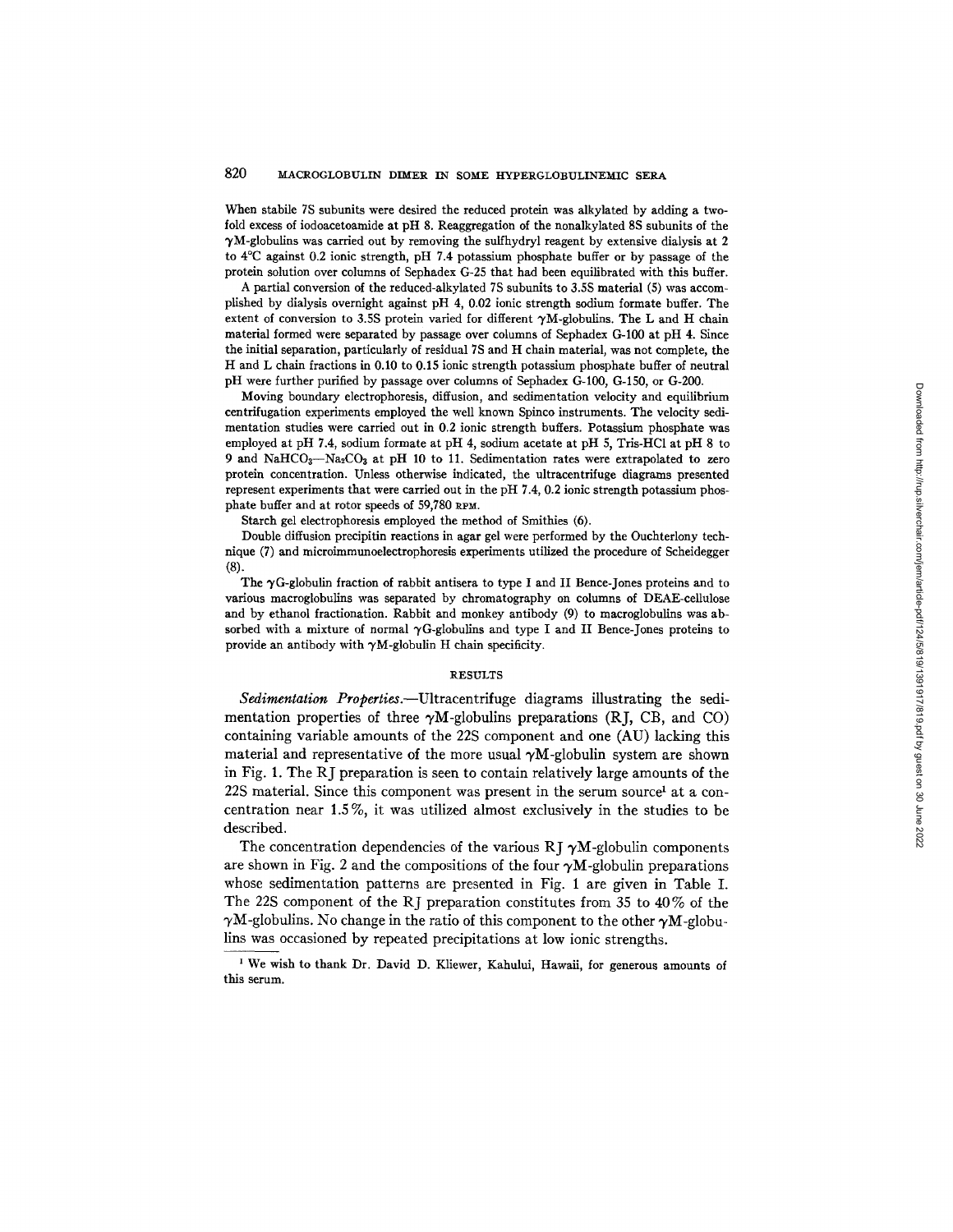It was of interest to determine whether the noted 22S component was similar to the one of similar sedimentation constant seen in some rheumatoid arthritic sera (10). Efforts to dissociate it into 19S and 7S components as described for the rheumatoid material (10) were unsuccessfal. It was noted, however, that



FIG. 1. Sedimentation diagrams of three  $\gamma$ M-globulin preparations CO, CB, and RJ containing various amounts of the 22S component and one (AU) which lacks this material. The direction of sedimentation is to the left and the pictures shown were taken 32 min after reachng speed (59,780 RPM.).



FIG. 2. The dependency of sedimentation rate on protein concentration for the various RJ  $\gamma$ M-globulin components.

the 22S component of the macroglobulinemic sera could be reversibly converted to 19S material as a function of pH. Fig. 3 illustrates such effects. At pH 4 there is almost a complete disappearance of the 22S component with a corresponding increase in 19S material. The latter component constituted 38% of the  $\gamma$ Mglobulins at pH 7.4 and 84 % at pH 4. The level of the 28S component showed no change over this pH range.

A partial conversion of 22S to 19S material occurs at pH 11. It is to be noted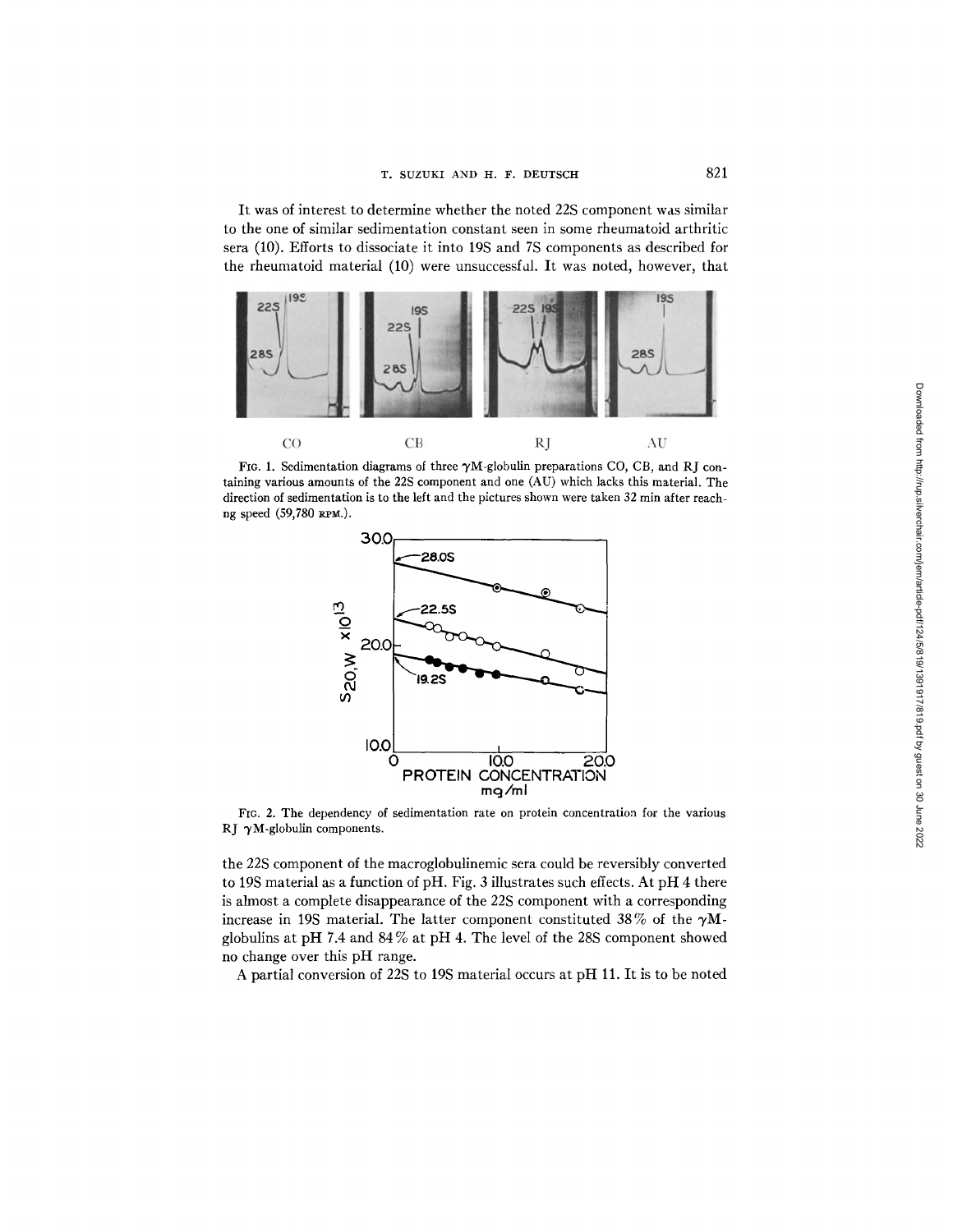# 822 MACROGLOBULIN DIMER IN SOME HYPERGLOBULINEMIC SERA

from Fig. 3 that the 28S component is almost completely lost at this pH. When the acid or alkaline-treated RJ  $\gamma$ M-globulins are brought back to pH 7.4, there is a restoration of the 22S and 28S components to their original level. A similar result was obtained for the 22S component of the CB  $\gamma M$ -globulin preparation. The components of the usual  $\gamma M$ -globulins show no change in the amounts of

TABLE I

| $\gamma$ M-globulins | Level of various components |            |      |       |  |  |  |
|----------------------|-----------------------------|------------|------|-------|--|--|--|
|                      | 19S                         | <b>22S</b> | 28S  | 35S   |  |  |  |
|                      | $\%$                        | $\%$       | %    | %     |  |  |  |
| RJ                   | 38.6                        | 37.5       | 21.2 | Trace |  |  |  |
| CO                   | 72.9                        | 18.4       | 8.1  | Trace |  |  |  |
| CВ                   | 56.3                        | 15.3       | 21.4 | Trace |  |  |  |
| AU                   | 67.4                        | 0          | 23.5 | 9.1   |  |  |  |



pH 4.0 pH 7.4 pH 11.0 FIG. 3. The effect of pH on the sedimentation properties of RJ  $\gamma$ M-globulin. The experiments were carried out on 1.2% solutions of protein at 20°C. The direction of sedimentation is to the left and all photographs were taken 24 min after reaching speed  $(59,780 \text{ RPM.})$ .

the various components over the pH range 3 to 11. The acid stability of Waldenström  $\gamma M$ -globulins has been previously noted (11).

The concentration of 22S material was also found to depend on temperature. Sedimentation studies were conducted on samples held for 12 to 15 hr at temperatures from  $0^{\circ}$  to 40°C. Some of the results obtained are shown in Fig. 4. It can be seen that at 40°C there is a decrease in the amount of the 22S component. At this temperature the 19S material comprises near 80% of the protein. The 28S and 32S components disappeared at 40°C but were reformed when the sample was brought to room temperature. This result indicates that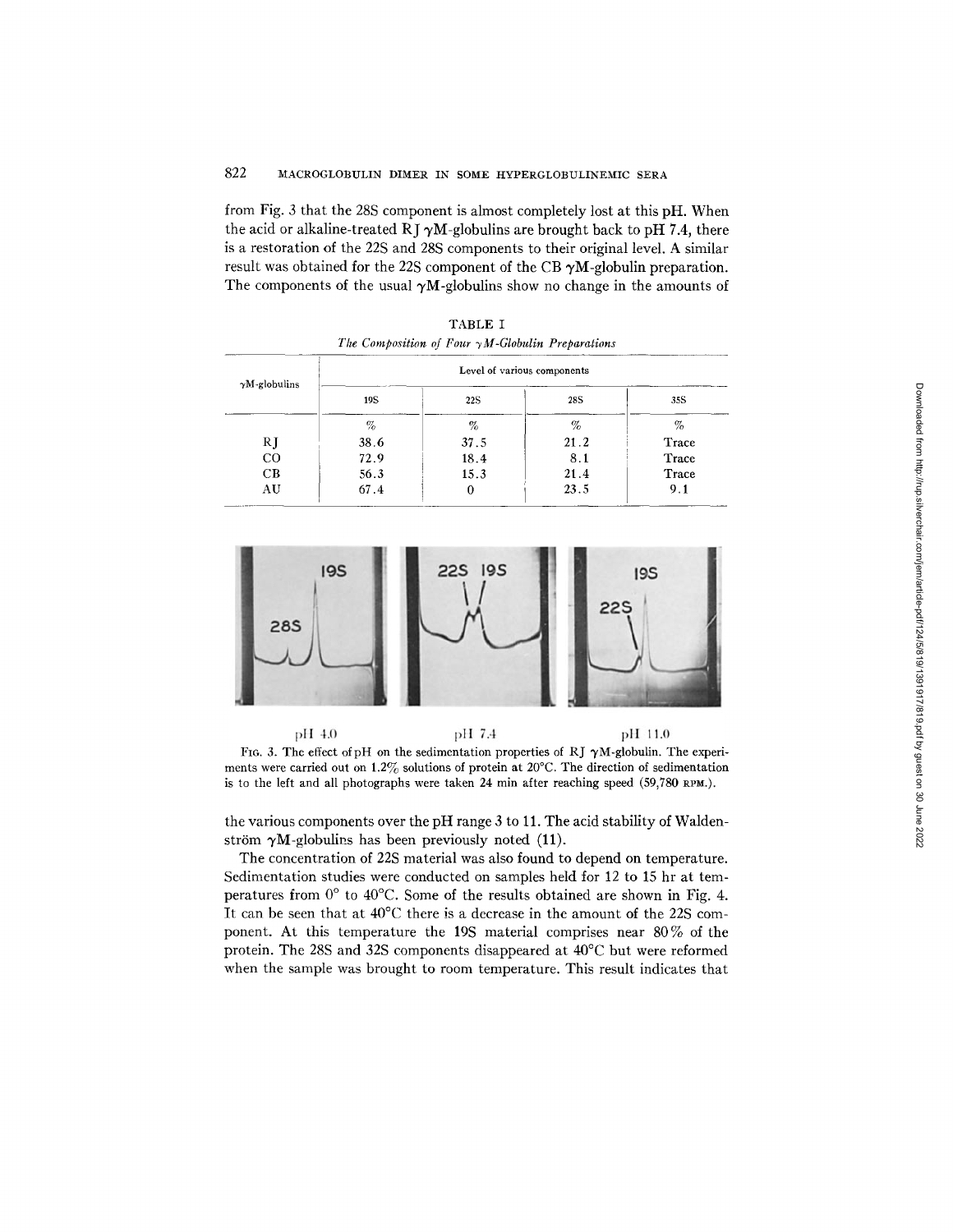T. SUZUKI AND H. F. DEUTSCH 823



FIG. 4. The effect of temperature on the sedimentation properties of RJ  $\gamma$ M-globulin. The experiments were carried out on  $2\%$  solutions of the protein at pH 7.4. The direction of sedimentation is to the left and the photographs were taken 24 min after reaching maximum speed (59,780 RPM).



FIG. 5. Moving boundary electrophoretograms of the RJ  $\gamma$ M-globulin preparation at 0.15 ionic strength (0.13 M KC1 and 0.02 ionic strength buffers). Top, pH 3.9 sodium formate; middle, pH 8.0 Tris-HCl; and bottom, pH 10.0 Na2CO3-NaHCO3. The times of electrophoresis were 300, 250, and 220 min at potential gradients of 2.0  $v$  cm<sup>-1</sup>.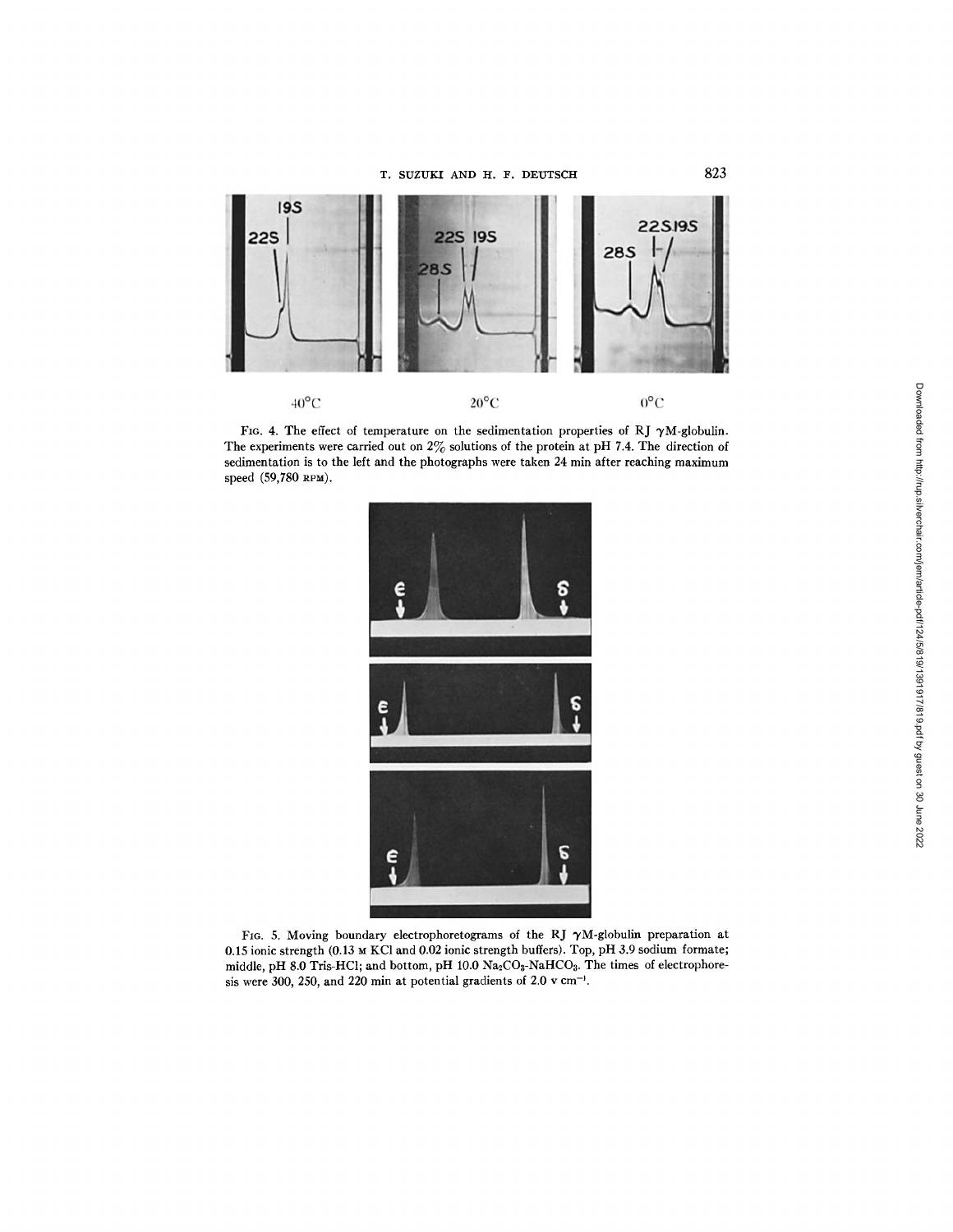the latter are also polymers of the 19S material. An increased amount of the 22S component is seen at 0°C.

Moving boundary electrophoretograms of the RJ  $\gamma$ M-globulins in 0.15 ionic strength buffers of various pH are shown in Fig. 5. A single, symmetrical component is seen. The result for the pH 4 experiment indicates that no significant change in the acid-base properties occurs upon dissociation of the 22S into the 19S component and also suggests that the 19S components of the dimer are identical.

Attempts were made to determine if protein sulfhydryl groups were involved in the noted molecular transitions. The addition of iodoacetamide to a concentration of 0.02 M in the pH 4 and 10 buffer solutions did not affect the reformation of the 22S component when the pH was returned to neutrality



FIG. 6. The sedimentation diagrams of the reaggregated RJ  $\gamma$ M-globulins produced from, left, L-cysteine; and right, 2-mercaptoethanol reduction products. The photographs shown were taken 24 min after reaching speed (59,780 RPM). The experiments were perforerned at 20°C in 0.15 ionic strength (0.02  $\mu$ , pH 7.4 potassium phosphate buffer and 0.13  $\mu$  KCI).

Increasing the ionic strength of the pH 7.4 potassium phosphate buffer to 0.75 by addition of KC1 did not change the relative amounts of 19S and 22S components.

*Dissociation-Reaggregation Studies.*-The RJ  $\gamma$ M-globulins are dissociated into 8S subunits on treatment with mercaptan and these aggregate upon removal of the mercaptan in a manner similarly noted for other  $\gamma M$ -globulins (1, 3). The extent of reaggregation varies, however, depending on the type of mercaptan employed. Fig. 6 shows the ultracentrifuge patterns of reaggregated RJ  $\gamma$ M-globulin in which L-cysteine and 2-mercaptoethanol had been used as reducing agents. A much larger amount of 8S protein, which will also be referred to as "reduced protein", remains in the cysteine treated system. It should also be noted that a component sedimenting near 17S and not present in the native material comprises the major portion of the reaggregated  $\gamma M$ -globulins.

The 8S components of the reaggregated protein system can be readily separated from the macroglobulins by passage over Sephadex G-200 columns. In a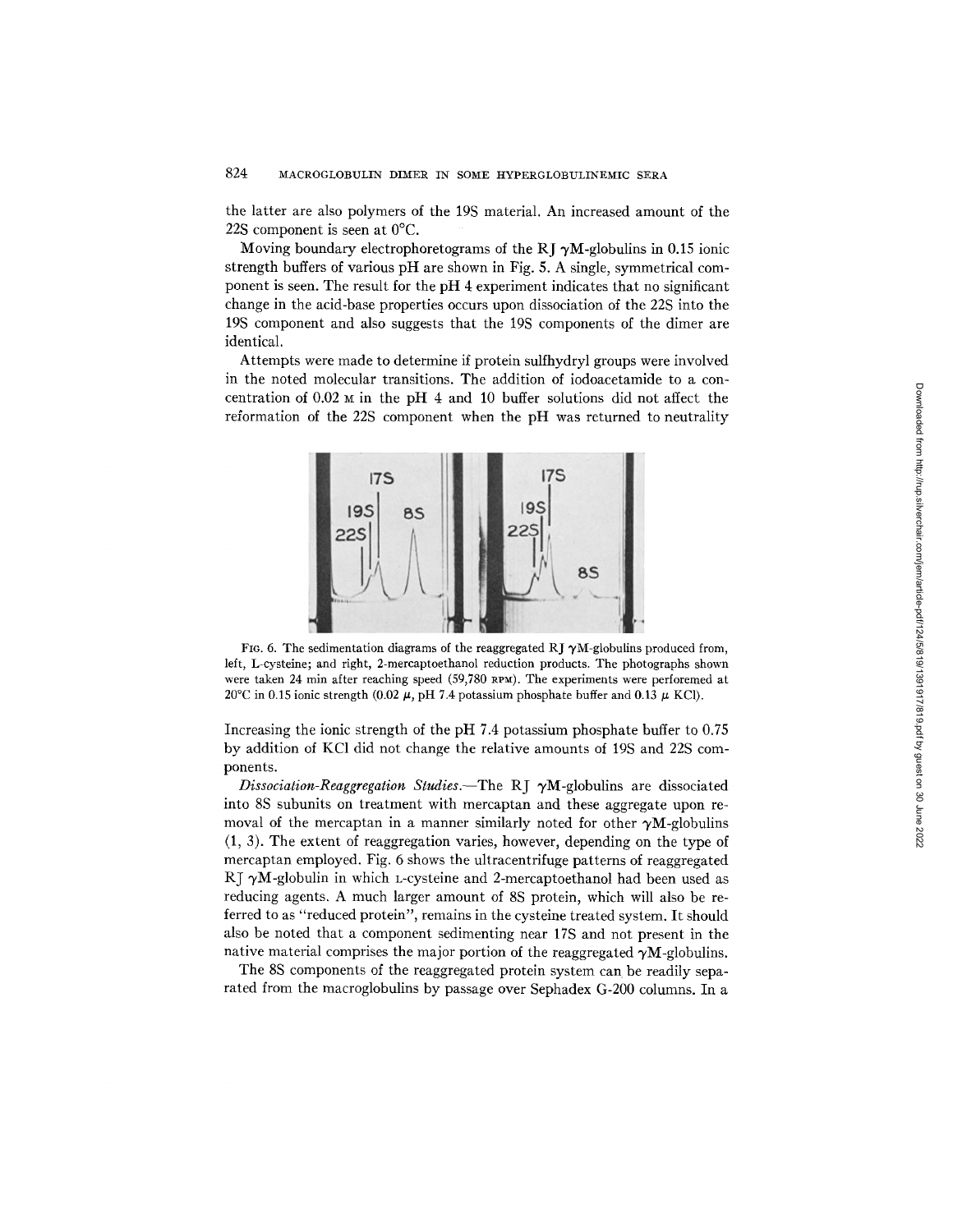typical experiment, 40 ml of a 2% solution of RJ  $\gamma M$ -globulins were treated with  $0.1$  M L-cysteine at pH 8.0 for 5 hr at room temperature. The reduced protein was then dialyzed exhaustively against pH 7.4, 0.15 ionic strength potassium phosphate buffer to remove the cysteine and to effect reaggregation of the sample. The dialyzed protein was then applied to a  $4.5 \times 65$  cm column of Sephadex G-200 which was connected to another column of this size by capillary tubing. The elution pattern obtained is shown in Fig. 7 A. Ultracentrifugal analysis of the fractions isolated indicated that incomplete separation had been obtained.  $3\%$  solutions of the reaggregated fraction (300 mg) and of the 8S fraction (330 mg) whose separations are illustrated by Fig. 7 A, were further individually fractionated on  $4.5 \times 65$  cm columns of Sephadex G-200 to provide the results shown in Figs. 7 B and 7 C respectively. The ultracentrifuge diagram of the main chromatographic component of Fig. 7 C is shown in Fig. 8 A and reveals a single boundary.

The reaggregated macroglobulins from the chromatogram shown in Fig. 7 B were brought to pH 4 and to pH 10. At these pH values they undergo breakdown into a series of lower molecular weight components instead of the conversion of 22S into 19S materials noted for the native protein. Furthermore, the temperature transitions noted for native  $\gamma M$ -globulin components (see Fig. 4) no longer obtain. This indicates that the reaggregated  $\gamma M$ -globulins do not possess all of the properties of their native counterparts.

When the isolated "reduced" proteins whose ultracentrifuge pattern is shown in Fig. 8 A are reduced with mercaptoethanol and then reaggregated by removal of the dissociating reagent, a series of reaggregation products are formed (see Fig. 8 C). All of these components, however, sediment below 19S.

*Immunochemical Studies.--Ouchterlony* reactions of the RJ proteins are presented in Fig. 9. It can be seen that the native system when reacted with antisera to a type I Bence-Jones protein gave two zones of precipitation whereas a type I  $\gamma$ G-globulin gave one band showing a reaction of identity with one of the components of the  $\gamma M$ -globulins. Absorption of the antibody preparation with the myeloma globulin removed the antibody directed against one of the macroglobulin components. A series of 10 type I myeloma  $\gamma$ G-globulins gave a reaction of identity with the same precipitin band of the RJ  $\gamma$ M-globulins.

The "reduced" and "reduced-alkylated" RJ  $\gamma M$ -globulin gave a single zone of precipitation. However, it can be seen from Fig. 9 that the reaggregatlon products of the reduced protein (Fig. 8 C) and those of the native protein (Fig. 6) give very complex precipitin patterns, a minimum of three bands being evident.

The reactions of the RI  $\gamma M$ -globulins and various of its derivatives with rabbit antibody to the H chains of  $\gamma M$ -globulins are shown in Fig. 9 C. A single zone of precipitation is given by each protein except in the case of the L chain proteins where no reaction occurred.

The complexities of the immunochemical reactions of the RJ proteins are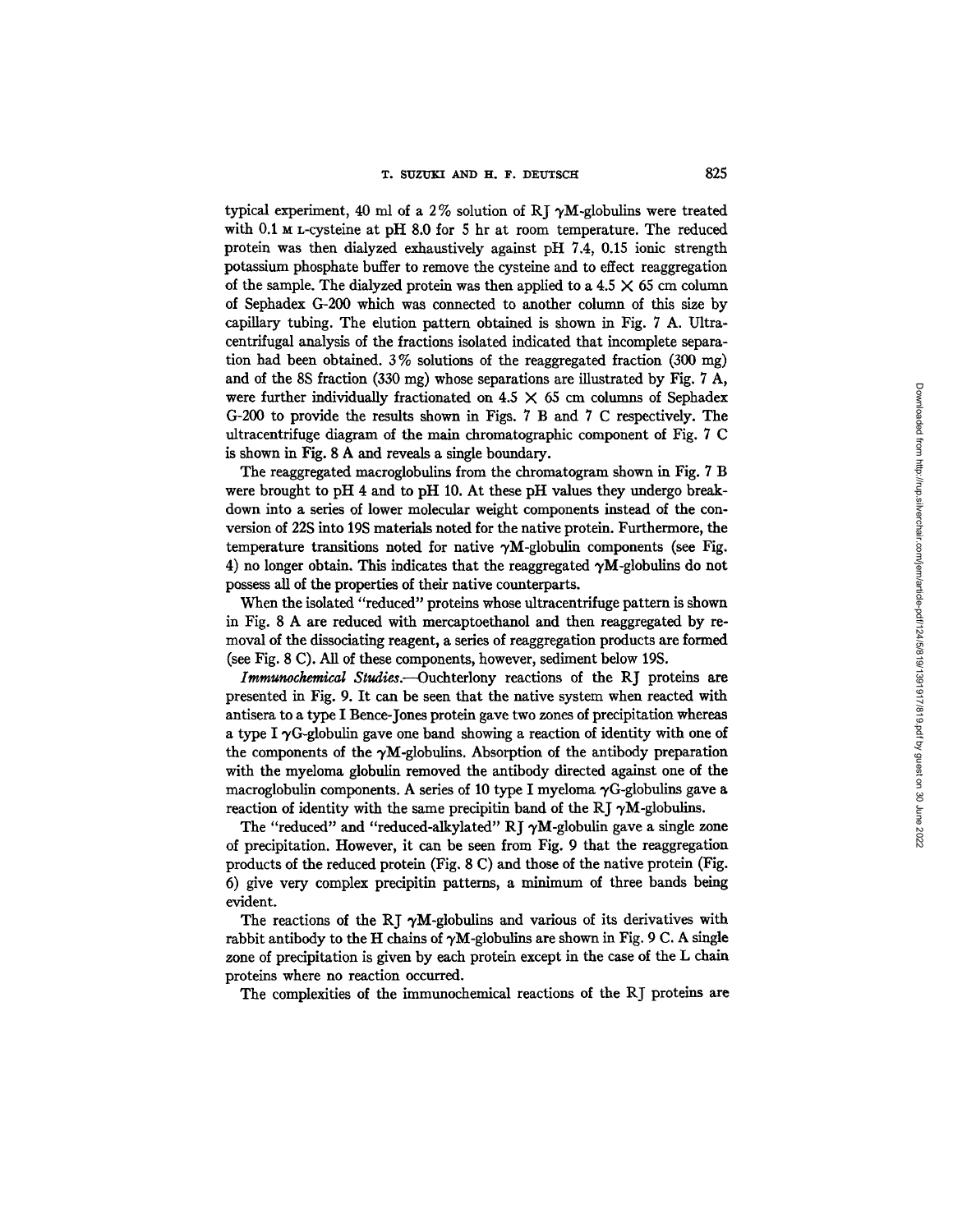

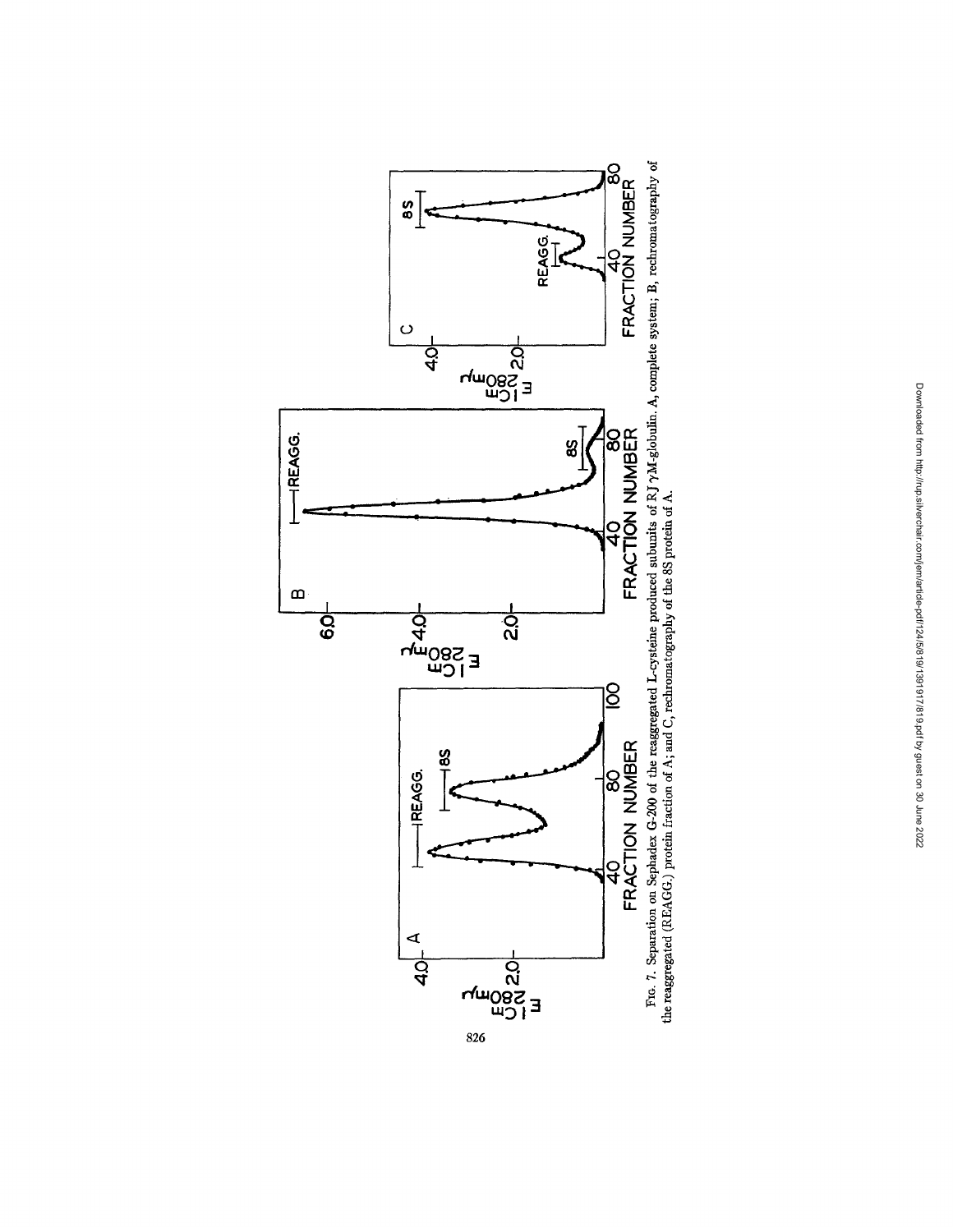further illustrated by immunoelectrophoretic studies, the results of which are presented in Fig. 10. A single zone of precipitation is given by the RJ  $\gamma$ Mglobulins in reactions with antibodies to native  $\gamma M$ -globulins, to the H chains of  $\gamma M$ -globulins and to Bence-Jones proteins (L chains) of serological type I. No precipitin reactions resulted with antisera to the Fc fragments of  $\gamma G$ globulins. The 6.7S reduced-alkylated proteins gave two zones of precipitation with the anti- $\gamma M$ -globulin and with the H chain antibody but not with L chain antibody.

The "reduced" (7.8S) and the "reduced-alkylated" (6.7S) subunits of the RJ  $\gamma$ M-globulins showed marked differences in their reactions with antibody to



FIG. 8. A, Ultracentrifuge diagrams of the 8S; B, the reaggregated; and C, the reaggregation products of reduced 8S protein. The experiments were carried out at 20°C in 0.02 ionic strength pH 7.4 potassium phosphate buffer containing 0.13 M KC1. The photos shown were taken 32 min after reaching speed (59,780 RPM).

 $\gamma$ M-globulins and to H chain protein. The results of Fig. 10 reveal that the "reduced proteins" (7.8S) gave a single zone of precipitation whereas two zones, one of which gave a reaction of partial identity, were noted for the "reduced-alkylated" (6.7S) protein. These latter proteins also showed a much longer zone of specific precipitation with H chain antibody than did the "reduced" (7.8S) proteins. Both proteins gave similar reactions with antibody to type I L chains. It appears that the 6.7S material may be formed by the splitting out of L chain material from the 7.8S molecule (12). This apparently results in the exposure of an antigenic grouping not available in the 7.8S protein. Although the result is not visible in the photo presented as Fig. 9 B, the 6.7S protein forms a slight spur with the 7.8S material when they are reacted with an antibody preparation to a type I Bence-Jones protein.

Further Ouchterlony experiments showed that each of the three  $\gamma M$ -globulins shown in Fig. 1 which contained a 22S component gave two precipitin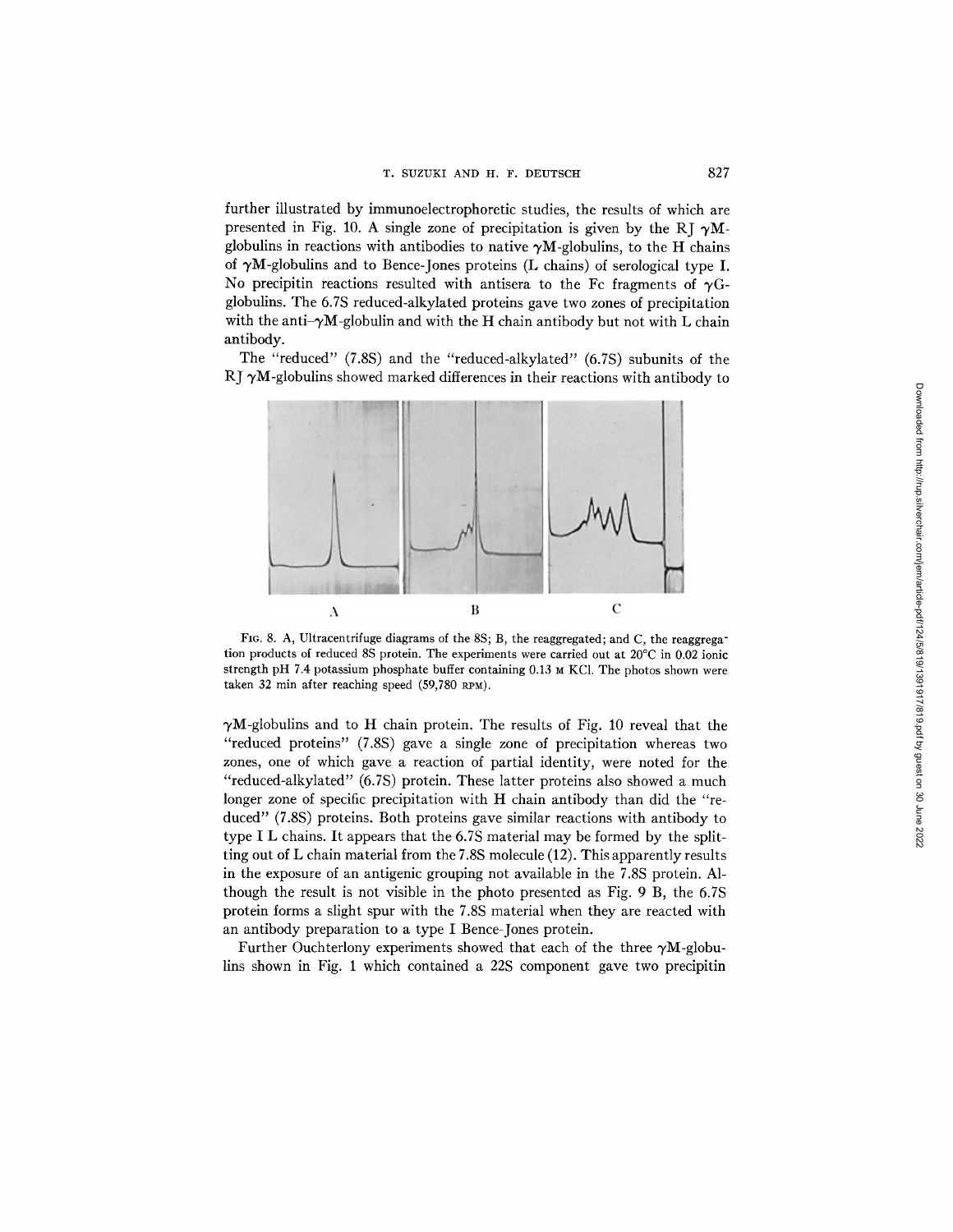

F16. 9. Ouchterlony experiments with various RJ  $\gamma$ M-globulin fractions.

| Experi-<br>ments | Contents of wells         |            |                |         |                           |                     |                     |  |  |  |  |
|------------------|---------------------------|------------|----------------|---------|---------------------------|---------------------|---------------------|--|--|--|--|
|                  | Center (7)                |            | $\overline{c}$ | 3       | 4                         |                     | 0                   |  |  |  |  |
| A                |                           | $\gamma$ M | $Ab_{BZ}$ :    | $MM-I4$ | Absorbed<br>$Ab_{BJ-1}^2$ |                     |                     |  |  |  |  |
| B                | $Ab_{BJ-I}^1$             | $\gamma$ M | $MM-I4$        | 6.71S   | 7.85S                     | Reagg. <sup>5</sup> | Reagg. <sup>6</sup> |  |  |  |  |
| С                | AbγM-H-chain <sup>3</sup> | $\gamma$ M | 6.71S          | 7.85S   | L chain                   | H chain             | Reagg. <sup>6</sup> |  |  |  |  |

 $^{1}$  Ab $_{B,J-I}$ , rabbit antibody to a type I Bence-Jones Protein.

<sup>2</sup> Absorbed Ab $_{B,J-1}$ , rabbit antibody to a type I Bence-Jones Protein absorbed with the type I myeloma  $\gamma$ G-globulin (MM-I).

<sup>3</sup> Ab $\gamma$ M-H chain, rabbit antibody to the H chain of  $\gamma$ M-globulin.

 $4$  MM-I, a myeloma  $\gamma$ G-globulin of serological type I.

Reagg., reduced and reaggregated products of 7.85S protein.

<sup>6</sup> Reagg., reduced and reaggregated products of  $\gamma$ M-globulins from which residual 7.85S protein had been removed.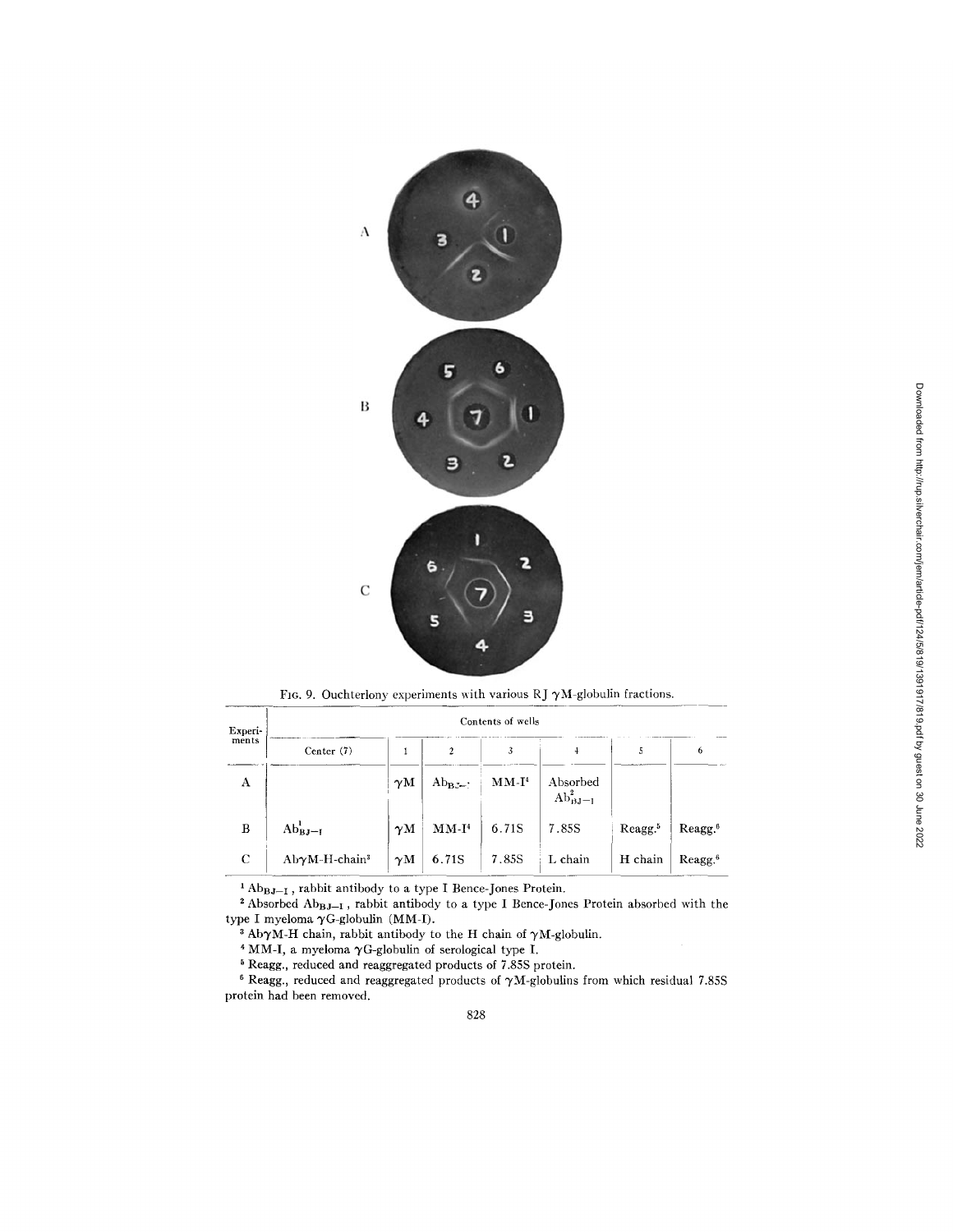



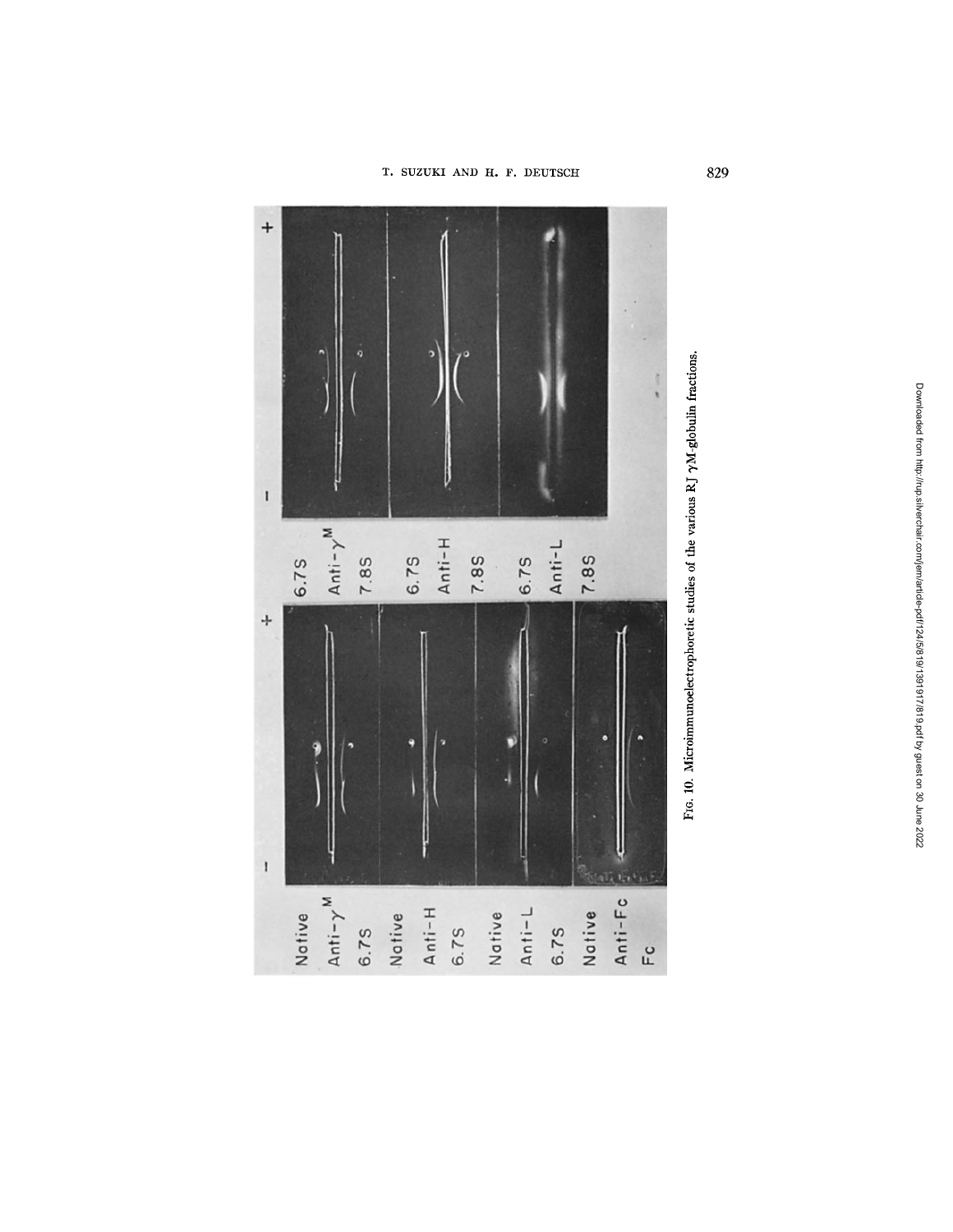bands with the antisera to the type I Bence-Jones protein employed whereas other  $\gamma M$ -globulins gave only one band.

The dissociation of the 22S component by mild acid and alkali and by elevations of temperature suggested the possibility that this material was an antigen-antibody complex in which both components were 19S molecules. Various experiments were performed in attempting to prove this. If the 7S "reducedalkylated" products of these  $\gamma M$ -globulins retained either an antibody combining or an antigenic site present in the 19S component they might be able to form a complex with or modify the 22S component. The "reduced-alkylated" 7S subunits of the RJ  $\gamma$ M-globulins as well as those of a series of other  $\gamma$ Mglobulin preparations not possessing the 22S component were added to the RJ  $\gamma$ M-globulin system. The formation of an antigen-antibody complex in which one of the components was a 7S molecule and the other a 19S one would be expected to diminish the amount of 22S antigen-antibody complex. No change in the concentration of this component was noted in any case.

Additional experiments involved studies of mixtures of  $\gamma M$ -globulin preparations lacking the 22S component with the RJ  $\gamma$ M-globulins. If any of these had functioned as an antigen or as an antibody they might have increased the amount of 22S component. These experiments were uniformly negative.

Binary mixtures of 6  $\gamma$ M-globulins lacking the 22S material did not lead to the formation of such a component. Thus no evidence for an antigen-antibody reaction between different  $\gamma M$ -globulins could be deduced from these experiments.

#### DISCUSSION

The 19S and 22S components studied in the present investigation behave like other  $\gamma$ M-globulins in being readily converted by reducing agents into components sedimenting near 8S. These reduction products undergo extensive reaggregation when the mercaptan-dissociating reagent is removed and a large portion of the 22S material is reformed. However, it no longer behaves as 22S material in terms of its being able to reversibly dissociate into a 19S component.

It is not known whether 22S  $\gamma$ M-globulin components are present in normal human serum nor is their biological significance known. This component is definitely not related to the 22S component seen in the sera of some rheumatoid arthritic patients. The patient RJ whose serum contained near 1.5% of the 22S material showed a disease process typical of Waldenström macroglobulinemia. The other macroglobulinemic patients whose sera showed much smaller amounts of this 22S material also could not be clinically distinguished from the usual macroglobulinemic syndromy.

The 22S  $\gamma$ M-globulin component thus appears to be distinctly different from the usual  $\gamma M$ -globulin seen in elevated amounts in macroglobulinemia. It is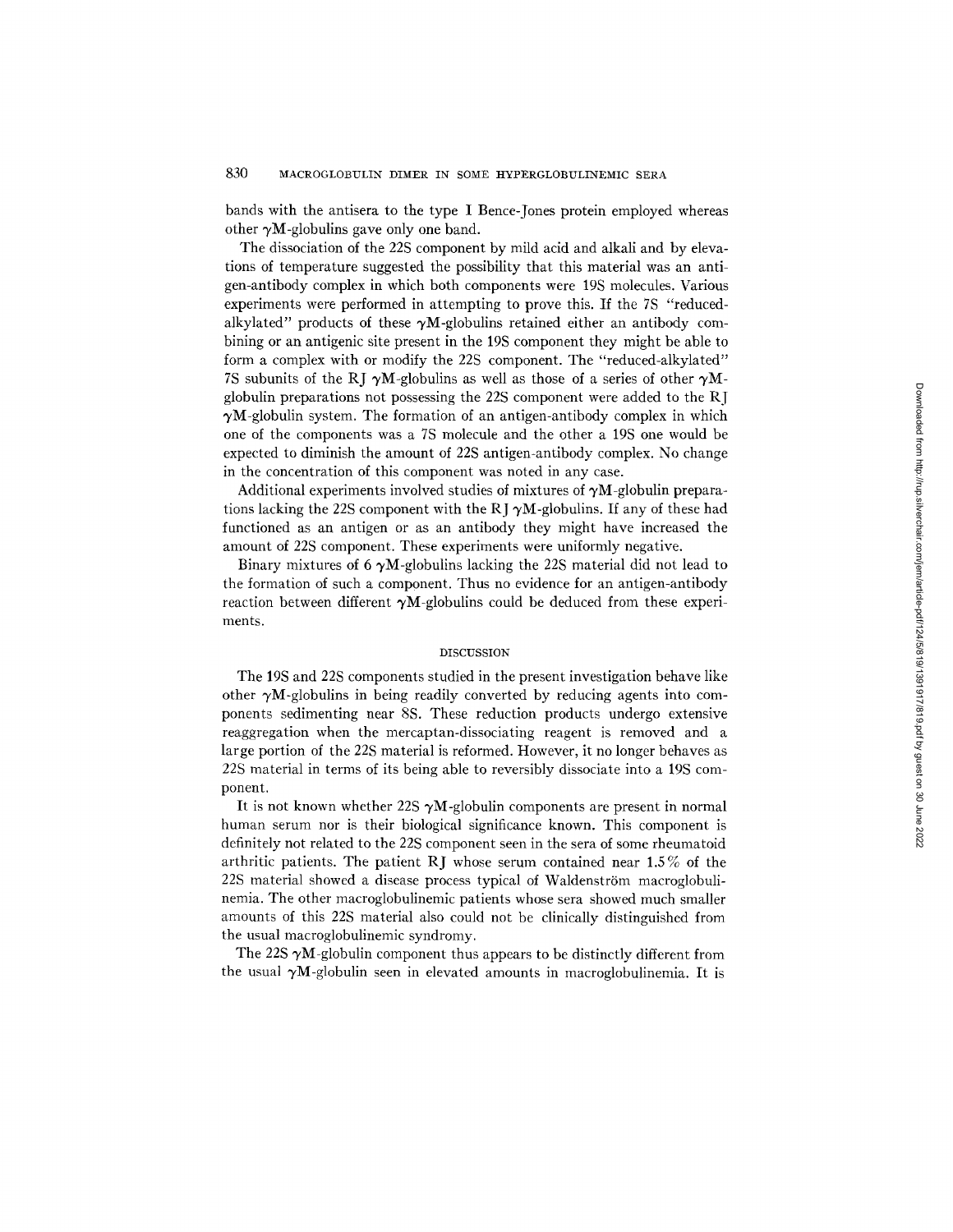difficult to relate these 22S components to those of the single acid-sensitive macroglobulinemic protein system studied by Rees (13).

The Ouchterlony result which showed the presence of two serological type I antigens in the RJ  $\gamma$ M-globulins is difficult to explain. It appears to be related to the presence of a second type I antigen present in only one of the RI  $\gamma$ Mglobulins. Antigenic components not present in native myeloma  $\gamma$ G-globulins have been found in their pepsin digests (14, 15) and in Bence-Jones proteins (16). Other  $\gamma M$ -globulins have been also previously shown to give complex immunochemical reactions with antibodies to Bence-Jones proteins and with antibodies to Fab fragments of  $\gamma$ G-globulins (9). It is possible that the type immunochemical reactions experienced with the  $\gamma$ M-globulins containing 22S components are indicative of availability of a L chain antigenic component which is buried in the  $\gamma$ G-globulin molecule.

## SUMMARY

A 22S human  $\gamma$ M-globulin component has been subjected to various study. It appears to be a dimer of 19S proteins and can undergo reversible molecular transitions which are both pH and temperature dependent. The 22S material regenerated from its 8S subunits no longer undergo similar transformations. Efforts to demonstrate that the 22S material was an antigen-antibody complex of 19S molecules were unsuccessful. Complex precipitin reactions in gels are given by macroglobulins containing this component with antibody to L chains.

#### BIBLIOGRAPHY

- 1. Deutsch, H. F., and Morton, J. I., Human serum macroglobulins and dissociation units, *Y. Biol. Chem.,* 1958, 231, 1107.
- 2. Müller-Eberhard, H. J., and Kunkel, H. G., Ultracentrifugal characteristics and carbohydrate content of macromolecular  $\gamma$ -globulins, *Clin. Chim. Acta*, 1959, 4, 252.
- 3. Kratochvil, C. H., and Deutsch, H. F., A crystalline macroglobulin from human serum, *J. Biol. Chem.,* 1956, 222, 31.
- 4. Deutsch, H. F., and Morton, J. I., Dissociation of human serum macroglobulins, *Science,* 1957, 125, 600.
- 5. Deutsch, H. F., and Greenfield, F. C., Molecular transformations of macroglobu*lins, Fed. Proc.,* 1960, 19, 344.
- 6. Smithies, O., An improved procedure for starch-gel eleetrophoresis: Further variation in the serum protein of normal individuals, *Biochem. J.,* 1959, 71,585.
- 7. Ouchterlony 0., Antigen-antibody reactions in gels, *Acta Path. et MicrobioL*  Scand., 1949, 26, 507.
- 8. Scheidegger, J. J., Une micro-méthode de l'immuno-électrophoreses, Int. Arch. *Allergy and Appl. Immunol.,* 1955, 7, 103.
- 9. MacKenzie, M. R., and Deutsch, H. F., Studies with Rhesus Monkey Anfisera to Human ~,M-globulins, *J. Immunol.,* 1965, 95, 87.
- 10. Kunkel, H. F., The Plasma Protein, New York, Academic Press, 1960, 1, 302.